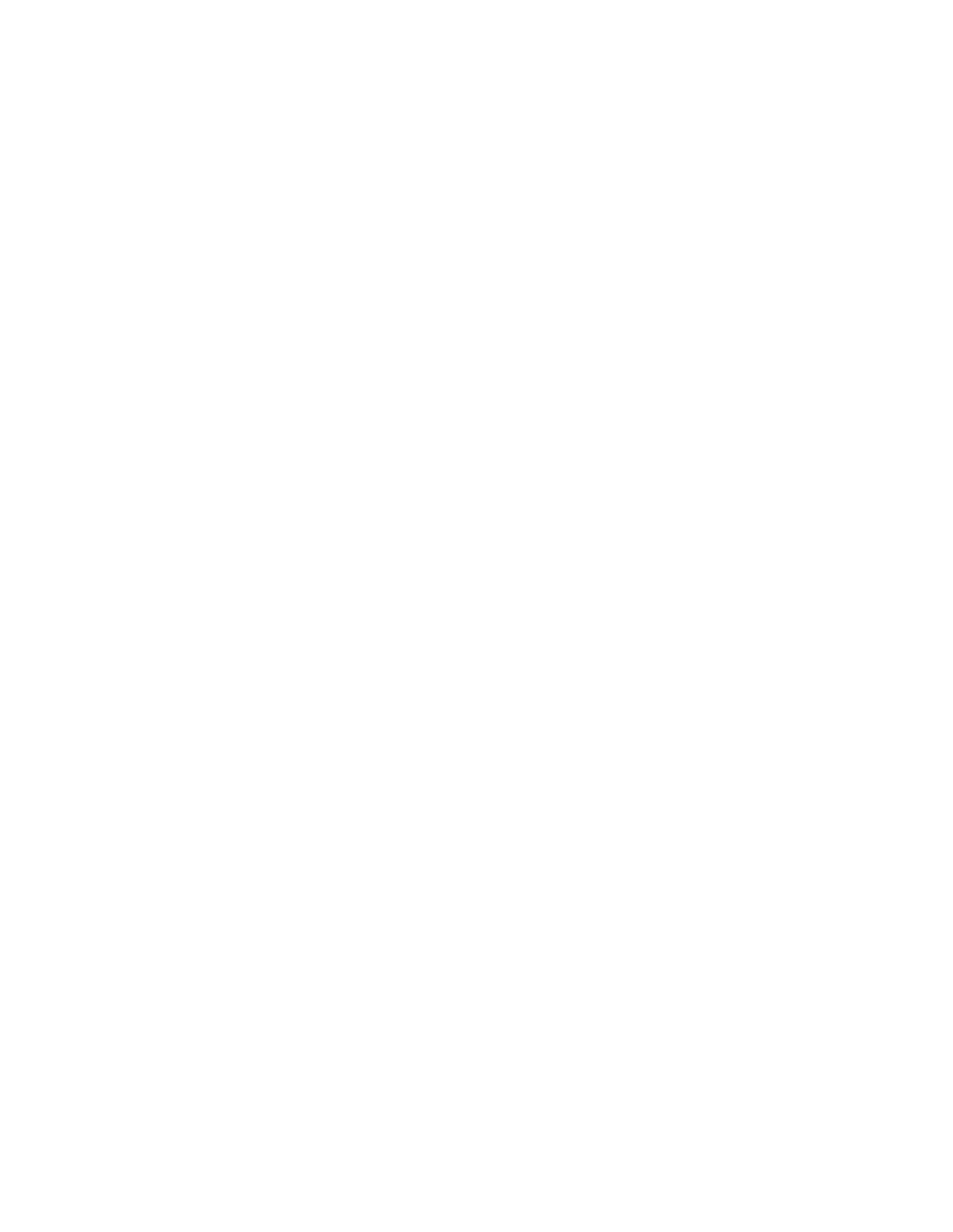#### **FEE**

The Fédération des Experts Comptables Européens (FEE) is the representative organisation for the accountancy profession in Europe. FEE's membership consists of 44 professional institutes of accountants from 32 countries. FEE member bodies represent more than 500,000 accountants in Europe. Roughly 45% of these accountants work in public practice, providing a wide range of services to clients. The other 55% work in various capacities in industry, commerce, government and education.

#### **ACKNOWLEDGEMENTS**

This document has been prepared by the FEE Sustainability Assurance Subgroup under the Chairmanship of Lars-Olle Larsson.

| Austria            | Christine Jasch      |
|--------------------|----------------------|
| Denmark            | Helle Bank Jörgensen |
| Germany            | Albrecht Ruppel      |
| Ireland            | John Bowen-Walsh     |
| Italy              | Chiara Mio           |
|                    | Giorgio Orru         |
| <b>Netherlands</b> | Fred Drieënhuizen    |
|                    | Johan Piet           |
| Sweden             | Lars-Olle Larsson    |
| United Kingdom     | David Collison       |
|                    | Robert Langford      |
|                    | David York           |
| FEE Secretariat    | Saskia Slomp         |
|                    | Corinne Soubies      |

FEE gratefully acknowledges the contributions made by many individuals to this document, in particular members of the FEE Sustainability Working Party, the FEE Auditing Working Party and the following experts:

Peter Barden & Lucy Candlin Melissa Carrington & Martin Gavelius Robert Casamento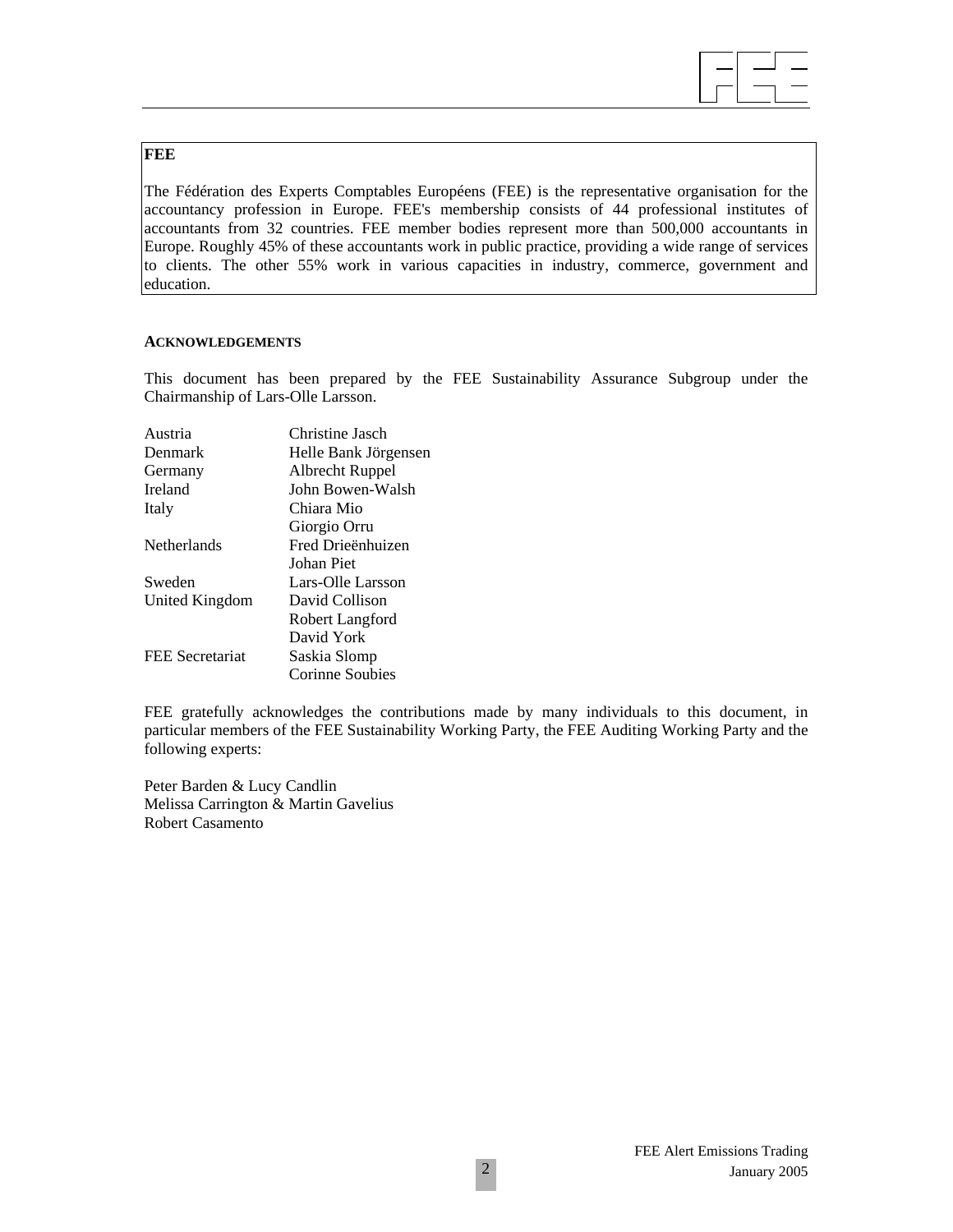# **TABLE OF CONTENTS**

| 1. |  |  |  |
|----|--|--|--|
| 2. |  |  |  |
|    |  |  |  |
|    |  |  |  |
|    |  |  |  |
|    |  |  |  |
| 3. |  |  |  |
|    |  |  |  |
|    |  |  |  |
|    |  |  |  |
|    |  |  |  |
|    |  |  |  |
|    |  |  |  |
| 4. |  |  |  |
|    |  |  |  |
|    |  |  |  |
|    |  |  |  |
|    |  |  |  |
|    |  |  |  |
| 5. |  |  |  |
|    |  |  |  |
|    |  |  |  |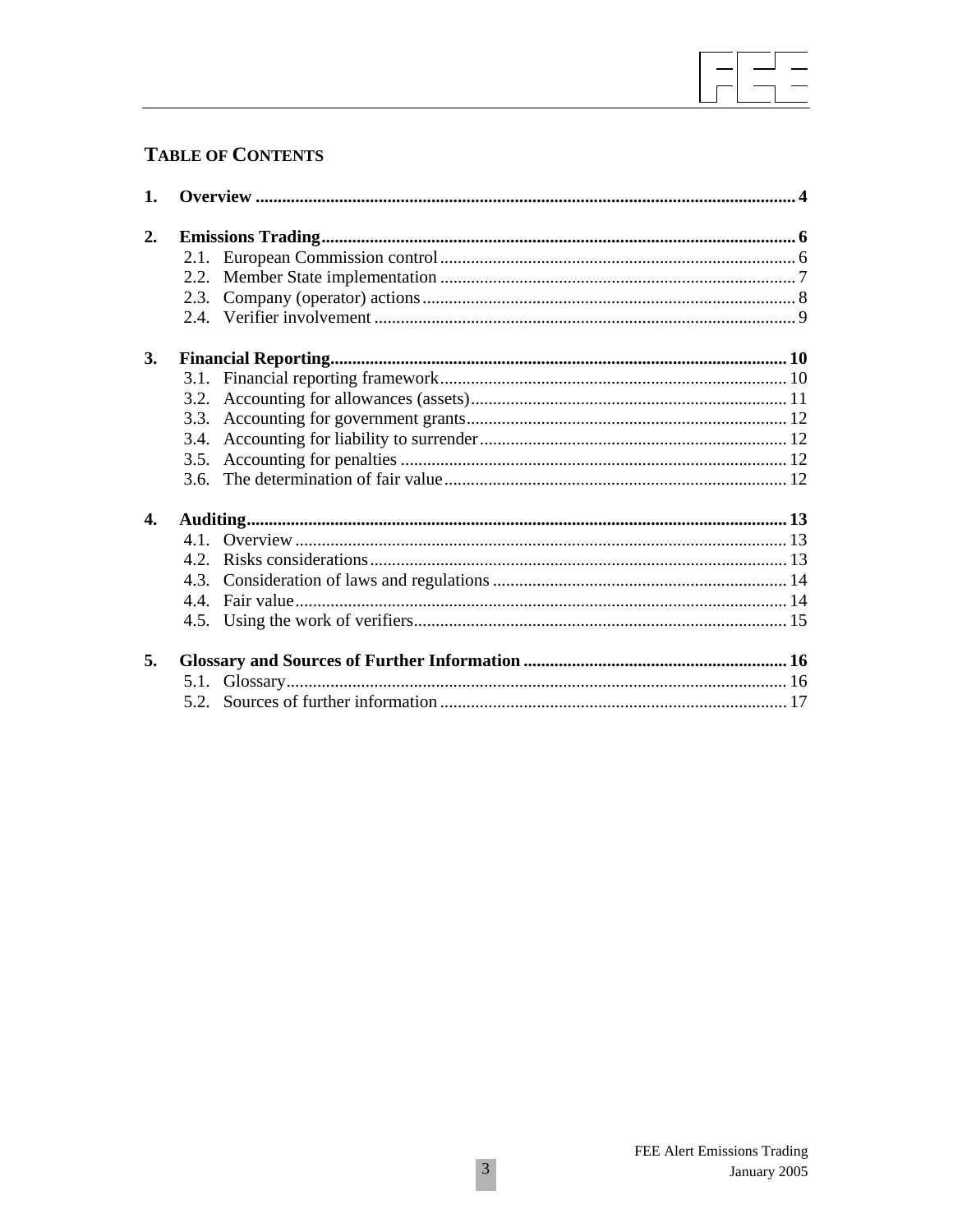

# **1. OVERVIEW**

This 'FEE Alert' provides information on the European Union Greenhouse Gas Emissions Trading Scheme (EU ETS), which commences operation on 1 January 2005. In addition to this overview, sections of this Alert explain emissions regulation and trading, accounting implications and auditing aspects. The final section includes an essential glossary and gives details of useful sources of further information.

The EU ETS, which has been established by an EC Directive<sup>1</sup>, is a mandatory 'cap and trade' scheme. Installations<sup>2</sup> covered by the scheme are allowed to emit greenhouse gases (GHG) only if they have a permit under which they are required to monitor and report emissions. The permit is accompanied by emissions allowances, which are restricted and so place an upper limit (cap) on each year's allowed emissions, denominated in tonnes of carbon dioxide. An operator has to surrender, each year, allowances equal to an installation's physical emissions. If an installation keeps below its cap, it may sell surplus allowances (or 'bank' them to use in the next year). If an installation physically exceeds its cap, it must purchase emissions allowances equal to the shortfall. Others may also trade in emissions allowances.

The EU ETS is a major part of the EU strategy to comply with an element of the United Nations' climate change strategy, the Kyoto Protocol, which first addresses GHG reductions during the period 2008 to 2012. The first period of the EU ETS is 2005 to 2007. It is intended to prepare EU companies for a second period that coincides with the commencement of Kyoto. During the first period, of the greenhouse gases only carbon dioxide is included in the scheme, not all industries are covered and penalties are lower.

By the operation of the EU ETS and other measures, Member States aim to achieve a collective reduction of 8% in the emissions of GHG from the combustion of fossil fuels and certain industrial processes within the period 2008 to 2012 compared with 1990 emissions levels. The EU scheme covers 12,000 – 15,000 installations, such as: energy production; refineries; cement, glass, and ceramics production facilities; and the pulp and paper industries. Up to 45% of EU GHG emissions are covered.

There are provisions to link the EU ETS to other national or regional schemes (when available) and to other mechanisms, agreed in Kyoto, through which GHG reductions could be made. The other mechanisms (such as 'Joint Implementation' and 'Clean Development Mechanism') are not dealt with in this Alert in detail.

This FEE Alert considers the financial reporting and auditing issues arising from GHG emission trading relating only to financial statements. These issues arise primarily from the legal requirements and the need to account for emissions allowances and the liability to surrender that arises as emissions are made. For many installations, environmental regulatory compliance is necessary for continued operation and the need to obtain a permit to emit GHG is just a further instance of this. Because of the financial effects, it is not just a matter for a company's technical experts. A company's finance personnel and its auditors are initially faced with an increased likelihood of error due to lack of familiarity with the scheme and, for auditors, the need to work with third party verifiers that are engaged by the company to report on annual emissions data supplied to government. In addition a recently published accounting interpretation<sup>3</sup>, emphasising the need to establish fair value of emissions

<sup>&</sup>lt;sup>1</sup> Directive 2003/87/EC establishing a scheme for GHG emission allowance trading within the Community and amending Council Directive 96/61/EC.

<sup>&</sup>lt;sup>2</sup> 'Installation' is the technical term (explained in section 5.1 *Glossary*) for the emitting plant or facility. A company may operate more than one installation.

<sup>&</sup>lt;sup>3</sup> IFRIC Interpretation 3 – Emission Rights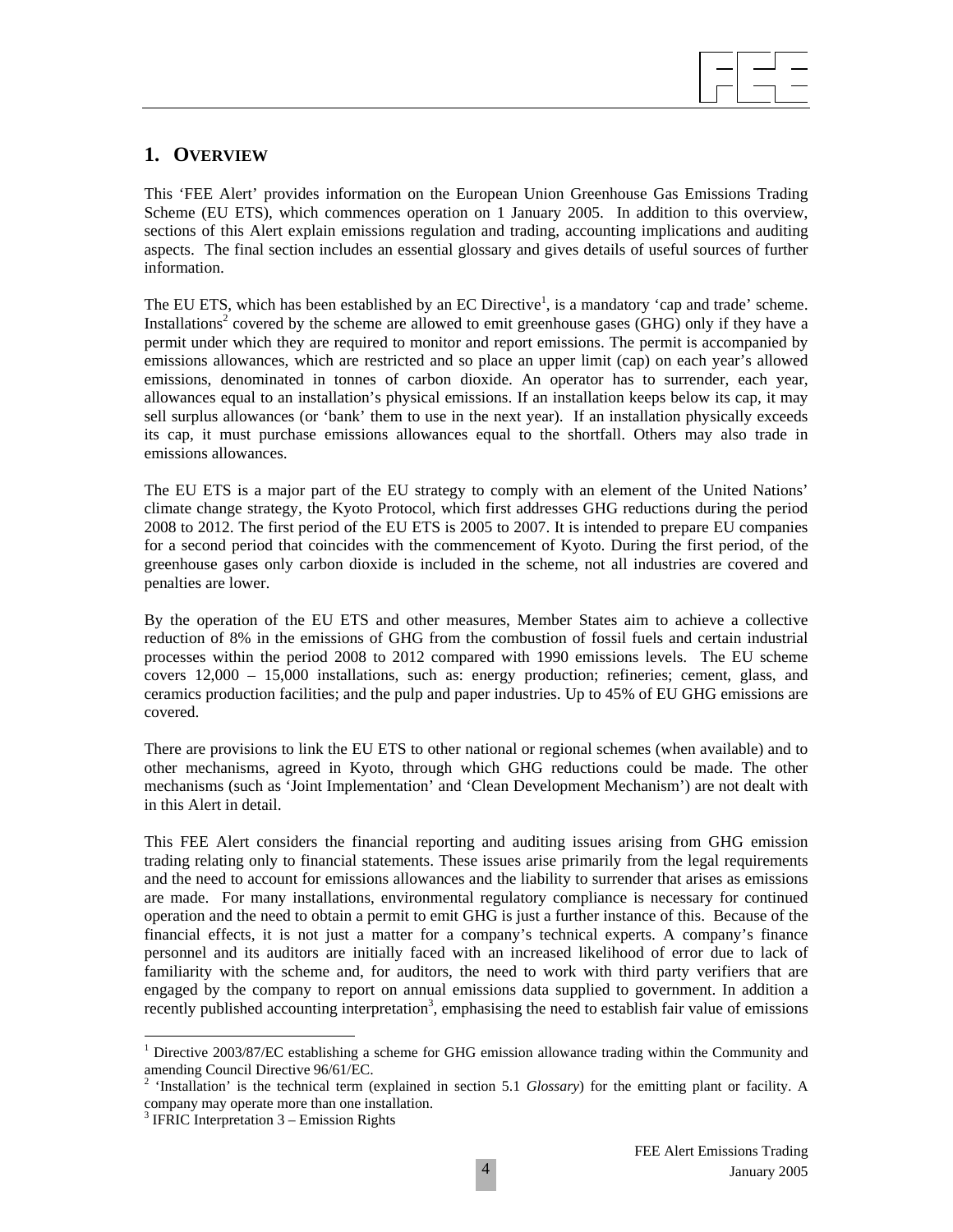

trading allowances in an immature market, may highlight recognition and measurement issues that have not previously arisen.

Voluntary reporting of greenhouse gas emissions is an important component of many environmental and sustainability reports but lies outside the scope of this 'Alert'.

Comments on the paper will be welcome and should be submitted to FEE Secretariat (Corinne\_Soubies@fee.be).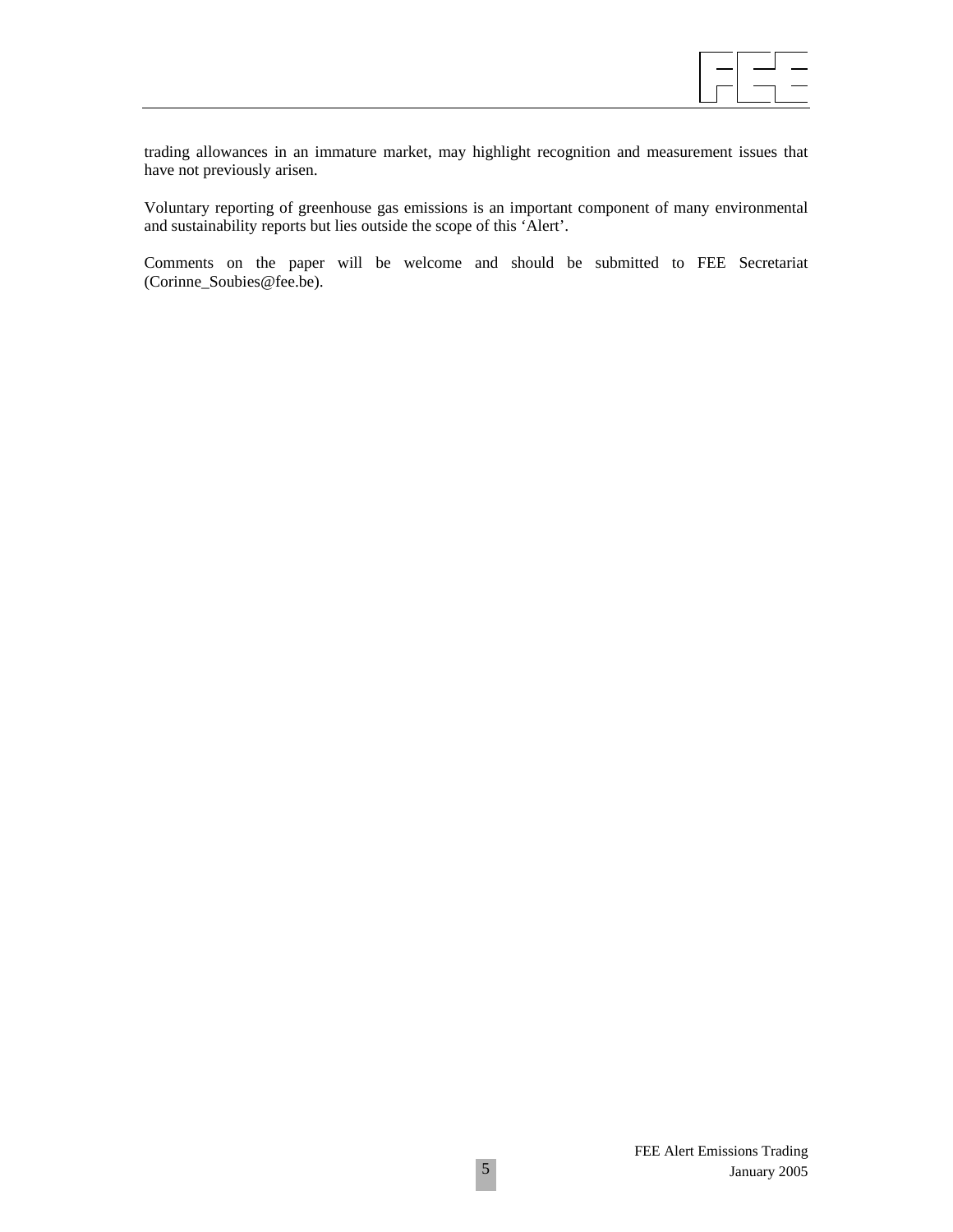

# **2. EMISSIONS TRADING**

This section explains more about the operation of the EU ETS at EU, Member State and company level. Although this Alert may refer to a company, the allocation of allowances is by reference to 'installations'. An 'operator' (generally a company) will have one or more installations. These terms are defined in the Directive that established the scheme, as set out in Section 5.1 *Glossary* of this Alert.

Installations covered by the scheme are allowed to emit greenhouse gases (GHG) only if they have a permit under which they are required to monitor and report emissions. The permit is issued by a government agency (a 'competent authority') if it is satisfied that the operator of the installation is capable of properly monitoring and reporting emissions. The permit has conditions attached. The operator must comply with its monitoring and reporting requirements and accept an obligation to surrender, in respect of each year, emissions allowances equal to its verified total emissions.

Annual emission allowances (each for one tonne of carbon dioxide emissions) are initially allocated by government to operators with permits but are limited in accordance with a National Allocation Plan (NAP) such that, with other policies and measures, government achieves its national target to reduce CO2 emissions. Subsequently, allowances may be bought and sold by anyone either by contract or through markets. All allowances are shown in a public registry.

A third party 'verifier' is appointed to report each year on the accuracy of the emissions data. In some Member States, the appointment is made by the operator; in others, a government agency performs the verification. Where the Member State requires it, the verifier will also verify the data relating to the 'base year' against which allocations, and in effect GHG emissions reductions, will be assessed.

In respect of each scheme year, the operator must surrender to government (and have cancelled) emissions allowances equal to its verified emissions. If the actual emissions fall below the level of allowances allocated for the year, the operator may sell surplus allowances (or 'bank' them to use in the next year). If an installation physically exceeds its allowances, it must purchase emissions allowances equal to the excess. Others may also trade in emissions allowances.

Emission trading allowances may also arise from other Kyoto mechanisms: Joint Implementation (JI) and the Clean Development Mechanism (CDM). In JI, an industrialized country 'co-finances' a GHG reduction project in another country that participates in the Kyoto Protocol and has its own reduction target under the Protocol, by giving a grant to an investor in a GHG-friendly new installation in that country. In return the 'co-financing' industrialized country receives emission rights to a certain level from abroad. CDM is comparable to JI, but the most important difference is that the government of the investing country does not have its own reduction target under the protocol (these are generally the developing countries).

### *2.1. European Commission control*

In addition to its part in establishing and amending EU legislation, the European Commission (EC) takes an active role in the EU ETS: providing control over its operation, establishing central guidance and facilitating the sharing of information. This promotes fairness between Member States.

Each Member State is required to draw up National Allocation Plans (NAPs) for 2005 to 2007 (Period 1) and for 2008 to 2012 (Period 2) which, when approved by the EC, form the basis for allocation of allowances. The EC approves the NAPs of Member States only if they are in compliance with the criteria laid down in the Directive.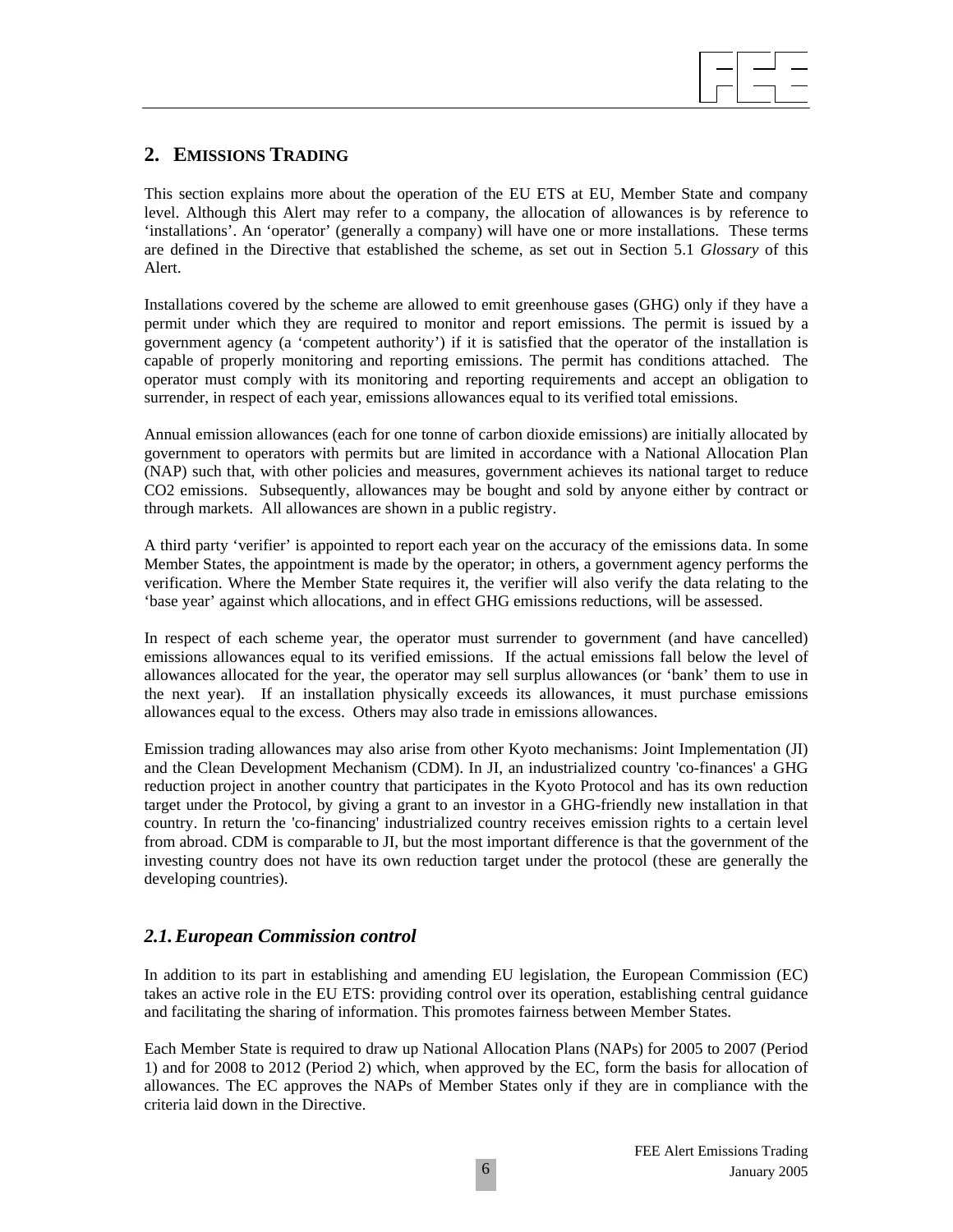An EC Regulation controls the establishment and maintenance of registries for allowances. Member States are required to establish and maintain a registry (singly or together with one or more other Member States) in order to ensure the accurate accounting of the issue, holding, transfer and cancellation of allowances. The registry is required to be accessible to the public and to contain separate accounts for any persons holding allowances. Accounts may be designated for trading or compliance (i.e. to receive allowances for eventual cancellation to discharge emissions permit obligations). Although not an EC requirement, the software used to operate registries in several Member States is similar as it has been provided by a supplier that provided systems for a voluntary emissions trading scheme in the United Kingdom.

The EC designates a Central Administrator to maintain an independent transaction log recording the issue, transfer and cancellation of allowances. The log incorporates an automated check on each transaction to ensure that there are no irregularities. If irregularities are identified, Member States are contacted to resolve them.

EC guidelines for monitoring and reporting emissions are based on the principles set out in Annex IV of the Directive. These, in effect, standardise the conditions with which emissions permits are issued.

Under the Directive, the EC is given power to approve applications from Member States for:

- Installation pooling (an arrangement whereby, for a specific activity, several operators may appoint a trustee to control their combined allowances)
- Temporary exclusion of installations (until 31 December 2007), if the EC is satisfied that the emissions reductions under alternative arrangements will be at least as much as under the EU ETS
- Additional allowances for installations affected by *force majeure.*

The EC requires information from Member States and publishes an annual report on the EU ETS. It also organises an exchange of information between the competent authorities of the Member States.

The EC establishes formal links with countries listed in Annex B to the Kyoto Protocol (that have ratified it) and draws up any necessary provisions to provide for the mutual recognition of allowances. Member States are required to allow transfer of allowances within the EU and elsewhere, where there is mutual recognition of allowances.

#### *2.2. Member State implementation*

As well as initially implementing the Directive in national law, and interacting with the EC as set out above, Member States have to establish an appropriate infrastructure for the operation of the scheme and for trading of allowances.

The Member State establishes a 'competent authority', which assesses applications for emissions permits for installations. The competent authority has to be satisfied that the operator of the installation is capable of monitoring and reporting emissions. A permit may cover one or more installations of an operator on the same site. The permit sets out the obligation to surrender allowances equal to the verified total emissions of each installation as well as the monitoring and reporting requirements. If appropriate, the competent authority updates permits for changes in the installation or of the identity of its operator.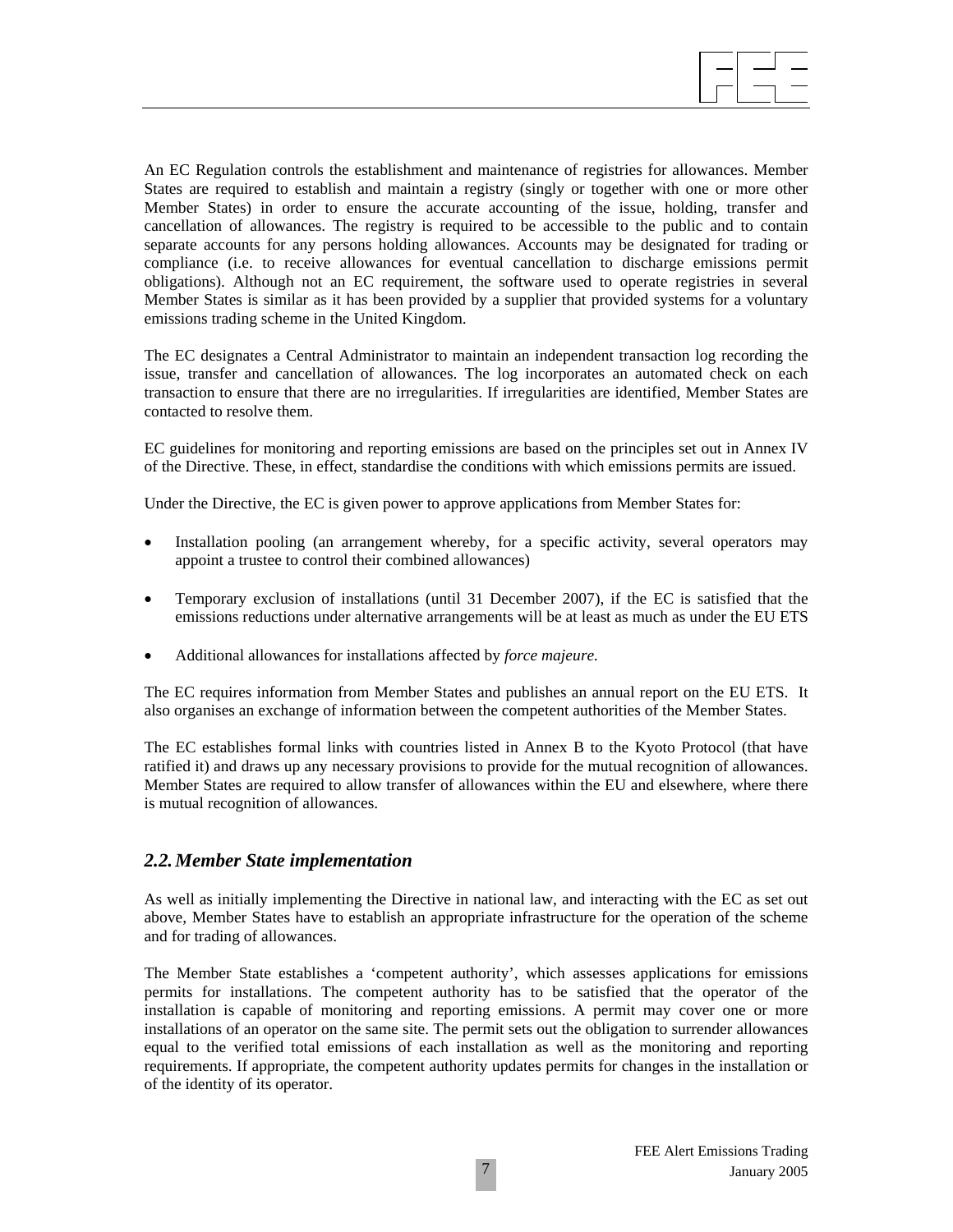

Member States are required to decide upon the total quantity of allowances and their allocation to the operator of each installation, taking into account the need to provide access to allowances for new entrants. At least 95% of the allowances must be allocated free of charge for Period 1 and at least 90% free of charge for Period 2.

Allowances are valid only for the period in respect of which they are issued. The competent authority is required to cancel allowances that are still held four months after the end of the period to which they relate. Member States are required to replace such allowances except in respect of Period 1 (for which replacement is permitted but not required).

The emissions reports must be verified within three months of the year end, or the operator's ability to make further transfers of allowances is suspended. Member States are required to ensure that, by 30 April each year at the latest, the operator of each installation surrenders allowances equal to the total verified emissions from that installation during the preceding calendar year, and that these are subsequently cancelled. Failure to surrender sufficient allowances incurs a penalty of €40 (Period 1) or €100 (Period 2) for each tonne of carbon dioxide equivalent. The names of operators suffering such penalties are to be published. Payment of the excess emissions penalty does not release the operator from the obligation to surrender an amount of allowances equal to those excess emissions when surrendering allowances in relation to the following calendar year.

To ensure that verifiers are competent, some Member States have established an accreditation process, operated through a national agency and co-ordinated at EU level, with mutual recognition of verifiers between Member States. Some Member States may make provision for verifiers and financial statement auditors to work together to mitigate the costs of assurance.

From 2008, subject to approval by the EC, Member States may apply trading of emissions allowances to installations below the capacity limits and to activities, installations and greenhouse gases that are not listed in Annex I to the Directive.

#### *2.3. Company (operator) actions*

A company will face demands on its strategy, internal control, reporting and accounting in respect of the need to limit its emissions and to monitor and report actual emissions. In making the internal risk assessment the company has to define a policy on how to address these risks and opportunities for trading. As set out in Section 3 *Financial Reporting*, an emitting company may face difficulties in measuring assets and liabilities and the effects on the profit and loss account. In addition, the possibility of emissions trading introduces further risks.

A company is subject to the laws and regulations through which the relevant Member State implements the Directive. To obtain a permit for emissions, a company will apply to the competent authority providing a description of an installation and its activities and how it plans to monitor and report emissions.

In some Member States, an external verifier will be appointed by the company to report on the existing level of emissions. This 'baseline' data verification requirement may be less stringent than that for annual purposes because it recognised that it is a difficult historical exercise. The baseline data (adjusted for subsequent events if necessary) is used to help determine the allocation of emissions allowances in accordance with the NAP.

Where a company reports interim results or has an accounting year end that does not coincide with the end of an EU ETS year (31 December) it will be particularly important to monitor actual emissions (usually on a monthly basis) and consider the likely position at the scheme year end. The emissions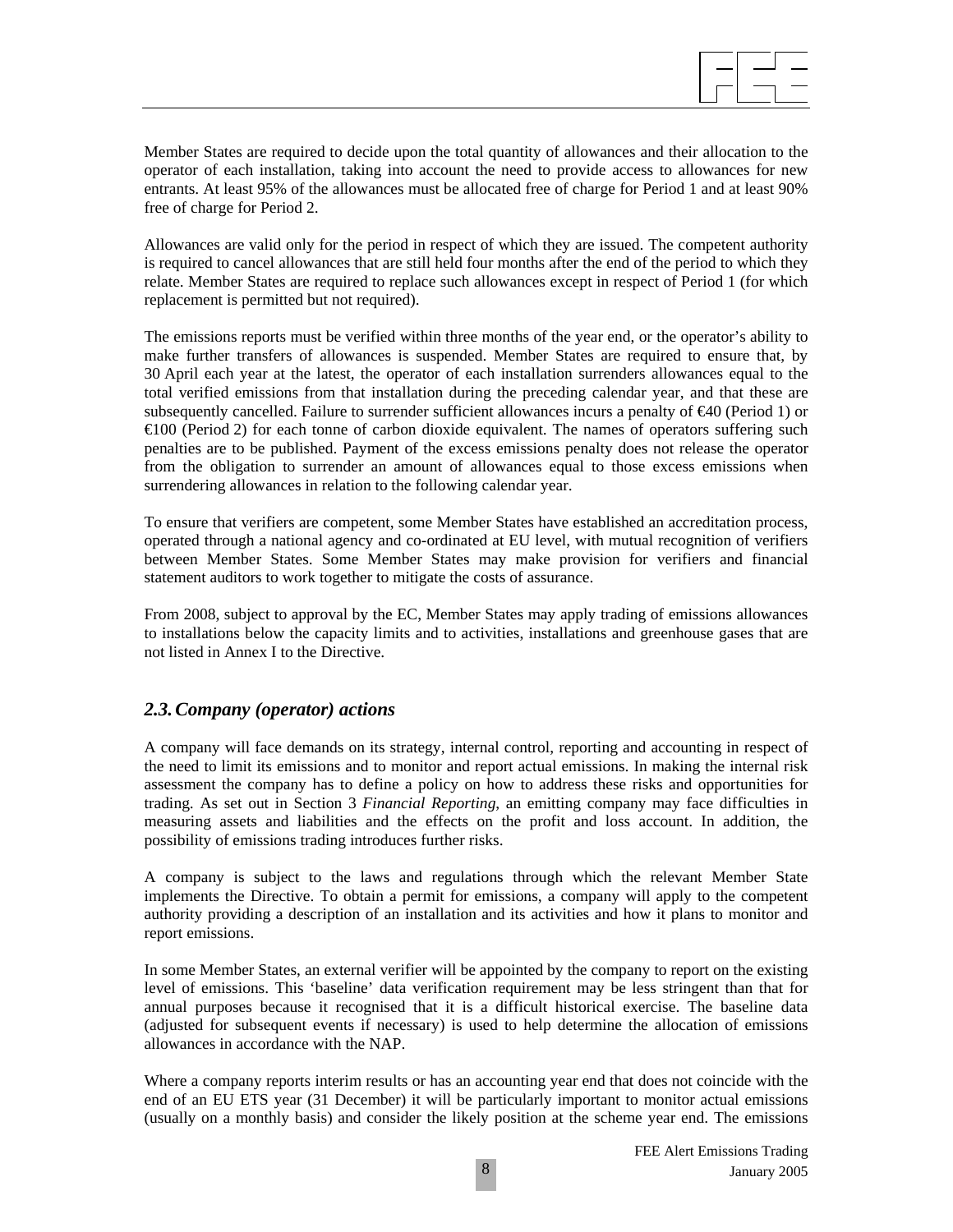

data plays a large part in determining the provision for emissions and the release to the profit and loss account of the award of allowances accounted for as a government grant.

An accredited verifier or government body will report whether an installation's annual emissions report has in fact been drawn up in accordance with the arrangements made in the monitoring protocol and hence whether the Member State's competent authorities may accept it.

### *2.4. Verifier involvement*

The verifier reports on the actual emissions in each scheme year. Where a Member State requires, the verifier also reports on the baseline emissions. Verifiers typically are separate from the financial statement auditors and are typically organisations that have been involved in providing certification of environmental management systems. They employ qualified engineers who are familiar with the technical issues of emissions measurement. Some Member States are making provision for verifiers and financial statement auditors to work together to mitigate the overall costs of assurance. Depending on national legislation, it is possible for an accountant to qualify as an accredited verifier.

The verifier will be required to report to the competent authority in each Member State that the installation's emissions report has been compiled in accordance with the rules of the scheme and that the emissions data is not materially misstated. Although arrangements may differ between Member States, verifiers will normally only be able to act if they are accredited by an appropriate Member State agency, which will maintain a public record of such accreditations. There is co-ordination at EU level that promotes consistency between the way verifiers are accredited – with a view to achieving consistency in verification work. The competence requirements for verifiers are still being defined. The International Emissions Trading Association (IETA) has been asked by the EC to take a lead in developing a harmonised approach to verification and accreditation of verifiers.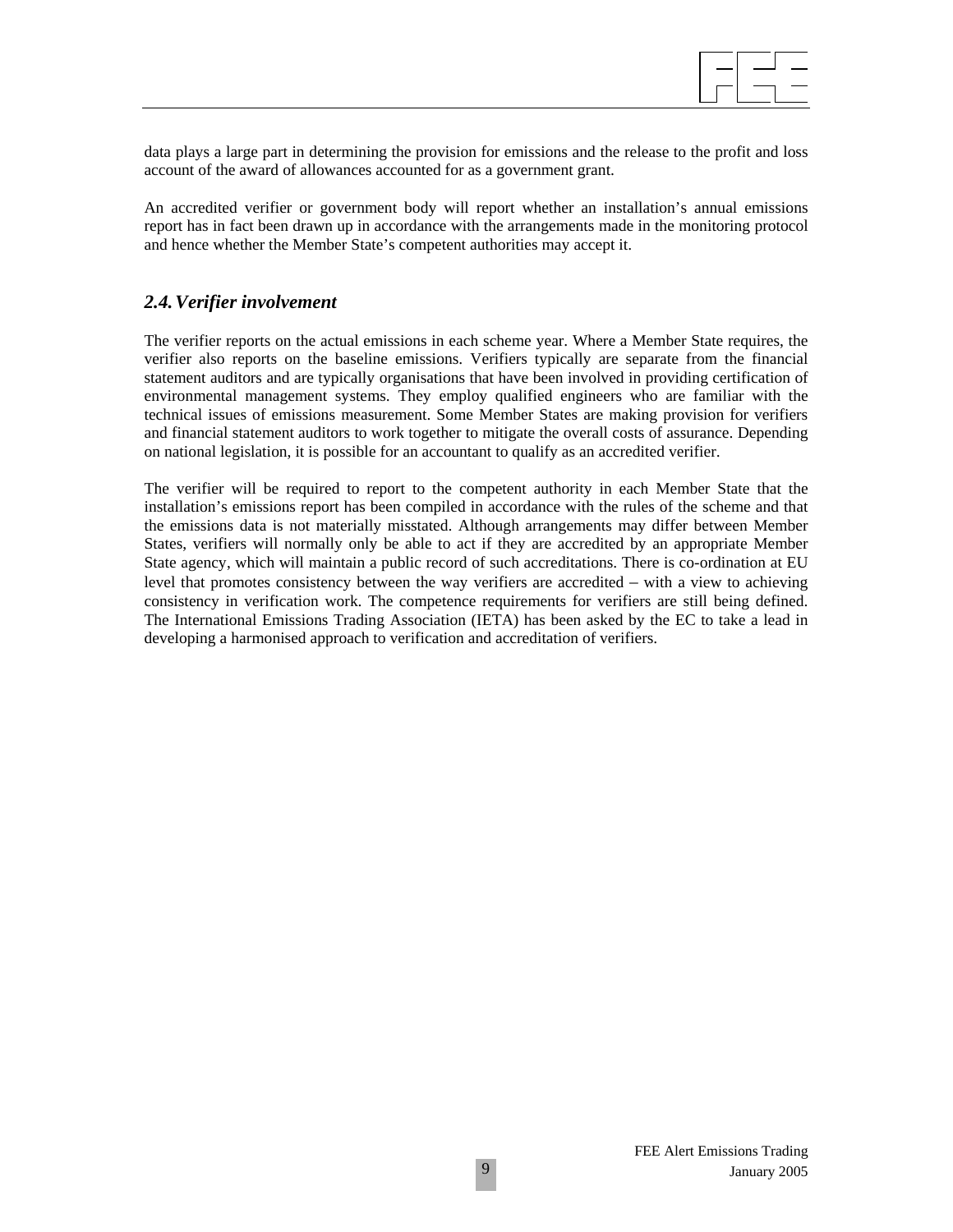

# **3. FINANCIAL REPORTING**

This section considers accounting issues arising from participation in the EU ETS. Although the section refers to International Financial Reporting Standards (IFRS) issued by the International Accounting Standards Board (IASB) similar issues may arise under national accounting frameworks.

Companies subject to EU ETS requirements account for the transactions but their disclosure in the financial statements (and related material – such as a directors' report) is influenced by their materiality. For some companies, such as power generators, their 'licence to operate' and a major part of their operations may be involved. For other companies, emissions and trading may be a minor aspect of their operations. The fair value of emissions allowances is an important factor in determining financial significance. Within the natural boundaries of the market ( $\oplus$ il to  $\oplus$ 40 (Period 1)) initial indications have been that a relatively wide price band may exist ( $\text{\textcircled{f}}$  to  $\text{\textcircled{f}}$  5) with the higher limit at perhaps twice the lower. Even if initial indications are that GHG disclosures are not material they may become so in the future.

### *3.1. Financial reporting framework*

The IASB International Financial Reporting Interpretations Committee (IFRIC) develops authoritative interpretations of existing IFRS. On 2 December 2004, IFRIC released an Interpretation - IFRIC 3 *Emission Rights*. It applies only to participants in a scheme that is operating. This Interpretation is not yet adopted for use in the European Union under the Regulation (EC) No 1606/2002 on the application of international accounting standards, nor has the European Financial Reporting Advisory Group (EFRAG) submitted its endorsement advice.

The Interpretation specifies that:

- Rights (allowances) are intangible assets that should be recognised in the financial statements in accordance with IAS 38 Intangible Assets
- When allowances are issued to a participant by government (or government agency) for less than their fair value, the difference between the amount paid (if any) and their fair value is a government grant that is accounted for in accordance IAS 20 Accounting for Government Grants and Disclosure of Government Assistance
- As a participant produces emissions, it recognises a provision for its obligation to deliver allowances in accordance with IAS 37 Provisions, Contingent Liabilities and Contingent Assets.

The Interpretation does not extend to the penalty that would be payable if a company failed to deliver sufficient allowances. IFRIC decided that the penalty should be treated separately from the obligation to deliver sufficient allowances and that there was no need for specific guidance, because it would be within the scope of IAS 37.

During development of the Interpretation, it was proposed that amortisation of allowances would not be permitted. This decision was reversed, but it was stressed that if allowances were traded in an active market (as defined in IAS 38) there should be no amortisation.

Another area of debate at IFRIC was whether a gross or net presentation was appropriate for emissions rights and the associated liability. IAS 1 Presentation of Financial Statements prohibits offsetting unless required or permitted by a standard or an Interpretation (IAS 1.32). IFRIC decided against the net presentation, as a company need not surrender all its allowances and various strategies might be used to comply with the scheme.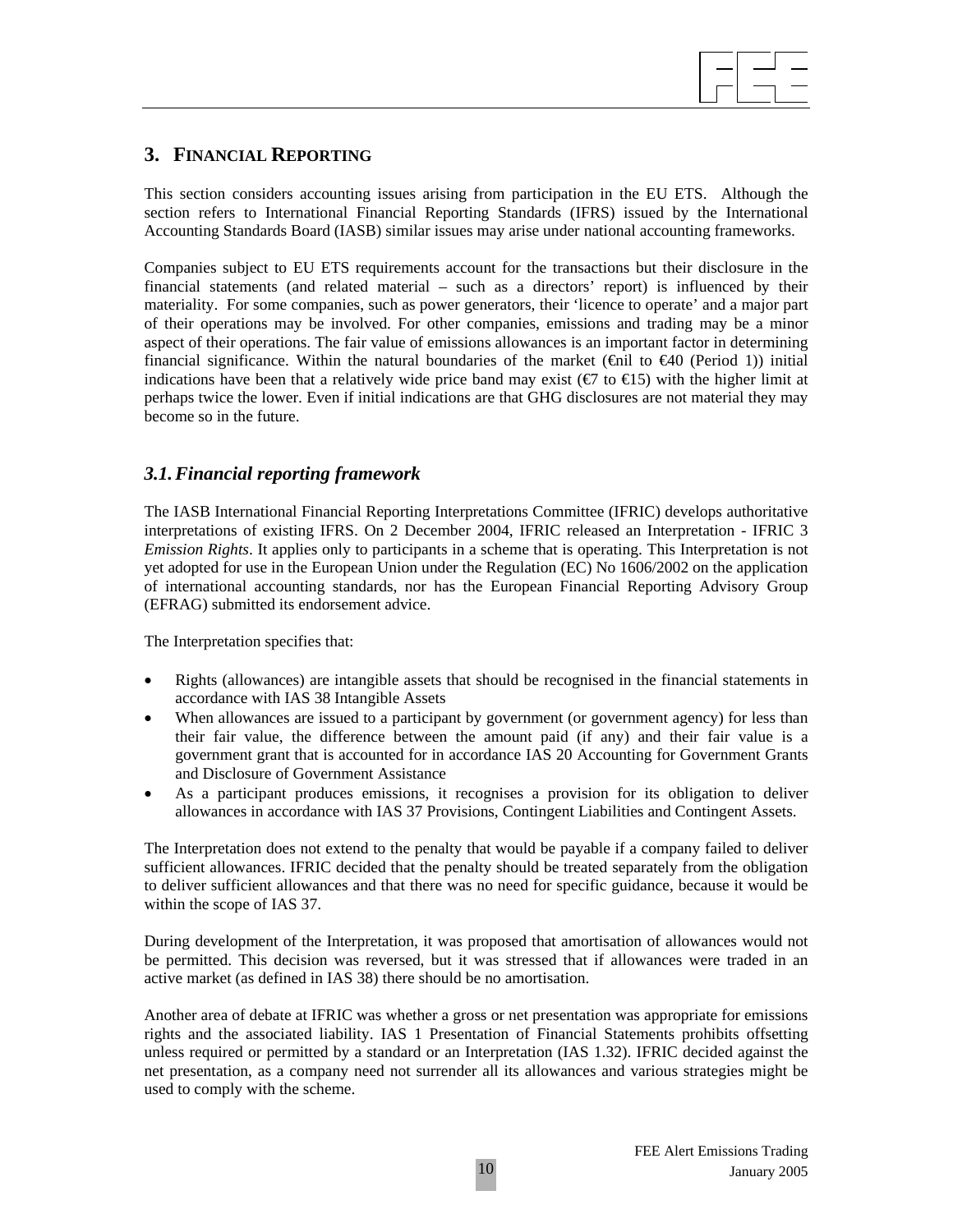

#### *Possible changes in accounting standards*

Changes in applicable standards may occur before Period 2 of the EU ETS, as IAS 20 is to be reviewed and possibly amended by IASB. If IAS 20 were amended to require the recognition of government grants as income when granted, then deferred income would be eliminated. This would lead to an even greater mismatch between income and expenditure.

IFRIC was clearly uncomfortable with the 'mixed measurement model' that results from the different valuation and recognition rules for assets and liabilities under existing standards. IFRIC has announced that it will encourage IASB to amend IAS 38 'as soon as possible' to permit allowances traded in an active market to be measured at fair value, with changes in value recognised in profit or loss. This would, however, require a satisfactory way of distinguishing allowances from other intangible assets.

Also EFRAG formulated serious concerns to IFRIC in its reaction on D1, the draft interpretation on emission rights, concerning the mismatch of the measurement of emission rights at historical cost and the measurement of the liability at the present market price is creating an inappropriate accounting result. FEE fully shared this position.

### *3.2. Accounting for allowances (assets)*

Allowances, whether allocated by government or purchased, meet the definition of intangible assets and are accounted for in accordance with IAS 38 Intangible Assets.

Allowances that are purchased are initially recorded at cost.

In accordance with the IFRIC Interpretation, allowances that are issued for less than fair value (allocated by government) are initially recorded at fair value. The difference between the amount paid (if any) and fair value is treated as a government grant and within the scope of IAS 20.

Although the amount initially recorded is the fair value, the allowances are thereafter either recorded at cost (less any accumulated impairment losses) or as per the revaluation model at a revalued amount being its fair value at the date of revaluation with changes in value recognised in equity in accordance with IAS 38. The alternative treatment is available only if allowances are traded in an active market.

An active market requires that the traded items are homogeneous, that willing buyers and sellers can normally be found at any time, and that prices are available to the public. At the time of initial allocation under the EU ETS, there may not be an active market, but developments thereafter may give rise to one.

Allowances are individually identifiable through reference numbers. This allows the appropriate carrying amount of each allowance to be eliminated on surrender or disposal. The method of operation of the national allowance registry is such that the oldest allowances are retired first. Where a company has few allowance-related transactions, the adoption of a simplified accounting system for allowances may produce similar outcomes.

Where allowances are held at the balance sheet date, it is likely that they will be classified as current assets. Where intended for trading, this will always be the case. Where held to settle a compliance account, the same treatment is likely because retirements from a compliance account are on an oldestfirst basis.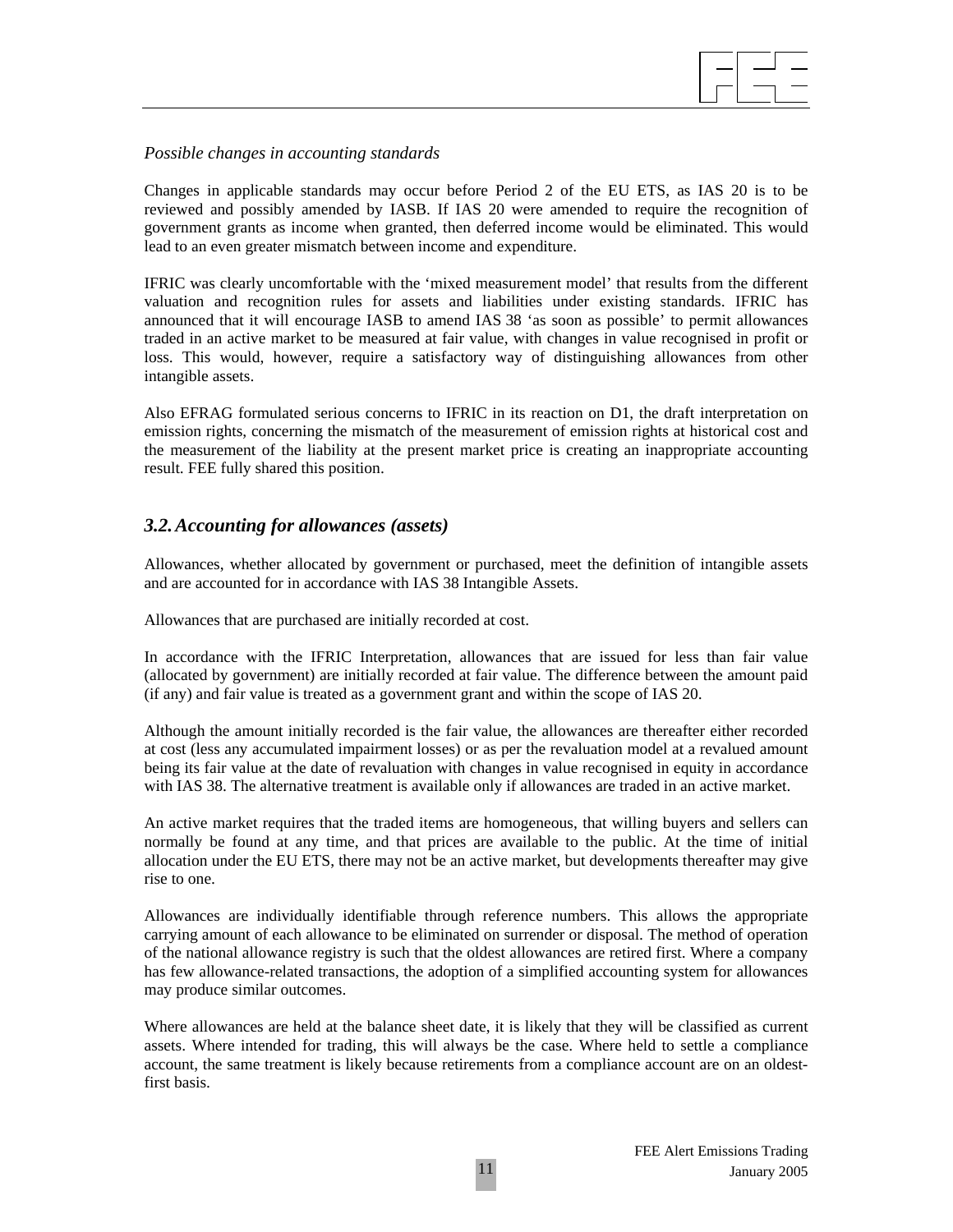

### *3.3. Accounting for government grants*

The difference between the amount paid (if any) and fair value of allowances allocated by government is treated as a government grant and accounted for under IAS 20.

The grant is initially recognised in the balance sheet as deferred income. It is recognised subsequently as income on a systematic basis over the period for which the allowances are allocated, regardless of whether the allowances are held or sold. As an example of a systematic basis, the IFRIC Interpretation uses the proportion of actual emissions to estimated total emissions. This should be the preferred approach, as it matches the way in which the provision for the liability to surrender is made.

### *3.4. Accounting for liability to surrender*

As emissions occur, a provision for the obligation to deliver allowances is recognised in accordance with IAS 37. There is no obligation to make a provision at the start of the compliance period or when allowances are received.

The liability is measured at the best estimate of the expenditure required to settle the present obligation (based on past emissions) at the balance sheet date. This will usually be the present market price of the number of allowances required to cover emissions made up to the balance sheet date.

### *3.5. Accounting for penalties*

Any penalty should be treated separately from the obligation to deliver sufficient allowances and accounted for in accordance with IAS 37. In practice, companies are likely to be able to surrender allowances purchased at a lower price than the penalty that would otherwise be payable. This would be covered by the provision created in respect of the liability to surrender.

#### *3.6. The determination of fair value*

Accounting for emission rights under the EU ETS requires consideration of whether an active market in allowances exists and whether fair value can be determined at relevant times. This depends on the facts at the time. Although there is no option under the Interpretation for allowances to be initially recognised at nil (or a nominal amount) there may be insufficient market evidence to support a specific fair value. Companies may be forced to adopt other ways of assessing fair value between the natural limits of an allowance's value (i.e. between nil and the value of the penalty if not avoided).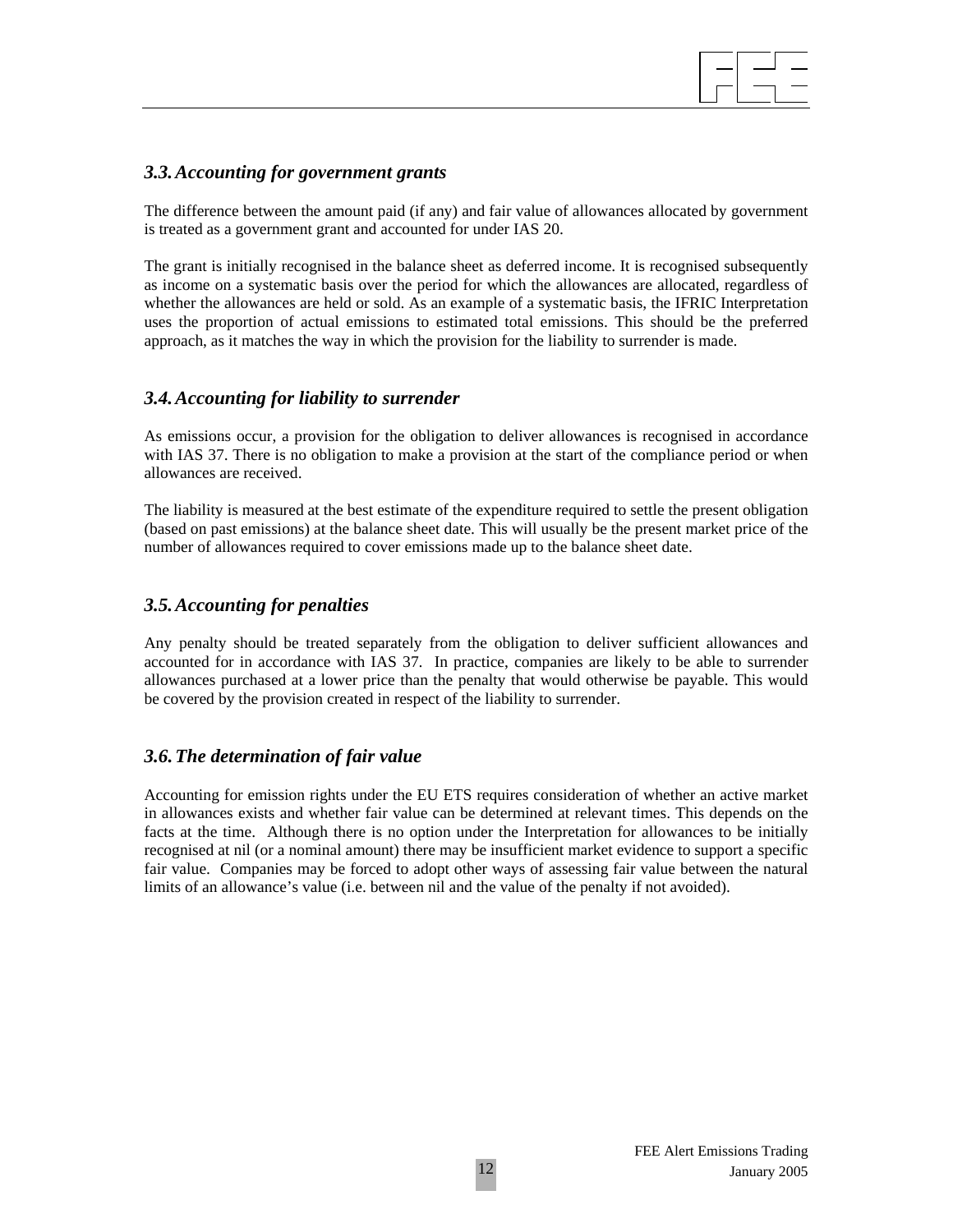# **4. AUDITING**

# *4.1. Overview*

For convenience, this section refers to an EU company that is an operator of one installation with greenhouse gas emissions. The effect on the financial statements of its participation in the EU ETS is assumed to be material.

International Standards on Auditing (ISA) require the auditor to obtain a general understanding of the legal and regulatory framework applicable to the company and the industry, and how the company is complying with that framework. Many of the industries affected by the EU ETS are already subject to environmental regulation and those dealing with the technical aspects of emissions measurement and reporting will have relevant experience. This may not always be so for the finance function. Where it is relevant and material, the auditor will obtain sufficient appropriate audit evidence about compliance with the requirements of the EU ETS.

The auditor will, in particular, be concerned to obtain sufficient appropriate evidence that:

- The company complies with the national requirements implementing the scheme (as failure to do so may prevent it trading)
- Appropriate systems are put in place and are operating properly to measure or calculate emissions and record and process information
- Measurement and disclosures in the financial statements are in accordance with IFRS, IFRIC or the national financial reporting framework.

### *4.2. Risks considerations*

As discussed in section 3 *Financial Reporting*, the company's assessment of the fair value of emissions allowances may be difficult and complex. This is likely to be a key factor in the financial reporting and hence of considerable importance to the auditor when applying ISA 545 Auditing Fair Value Measurements and Disclosures.

The auditor will also place emphasis on the annual verification of emissions reports to the national competent authority. Such reports are a necessary part of compliance and the work of the verifier may also provide audit evidence.

In the first year of the EU scheme, or for a new entrant thereafter, there may be an increased possibility of error (or indeed fraud) because of lack of familiarity with its operation. This may affect the company, the auditor, the verifier and third parties:

- Systems development will not have benefited from feedback during operation, or experience in comparable organisations
- The assessment of fair value may be hampered by undeveloped, illiquid markets, in which only a small proportion of total allowances is traded
- Auditors may initially lack specialist expertise in emissions measurement or other technical aspects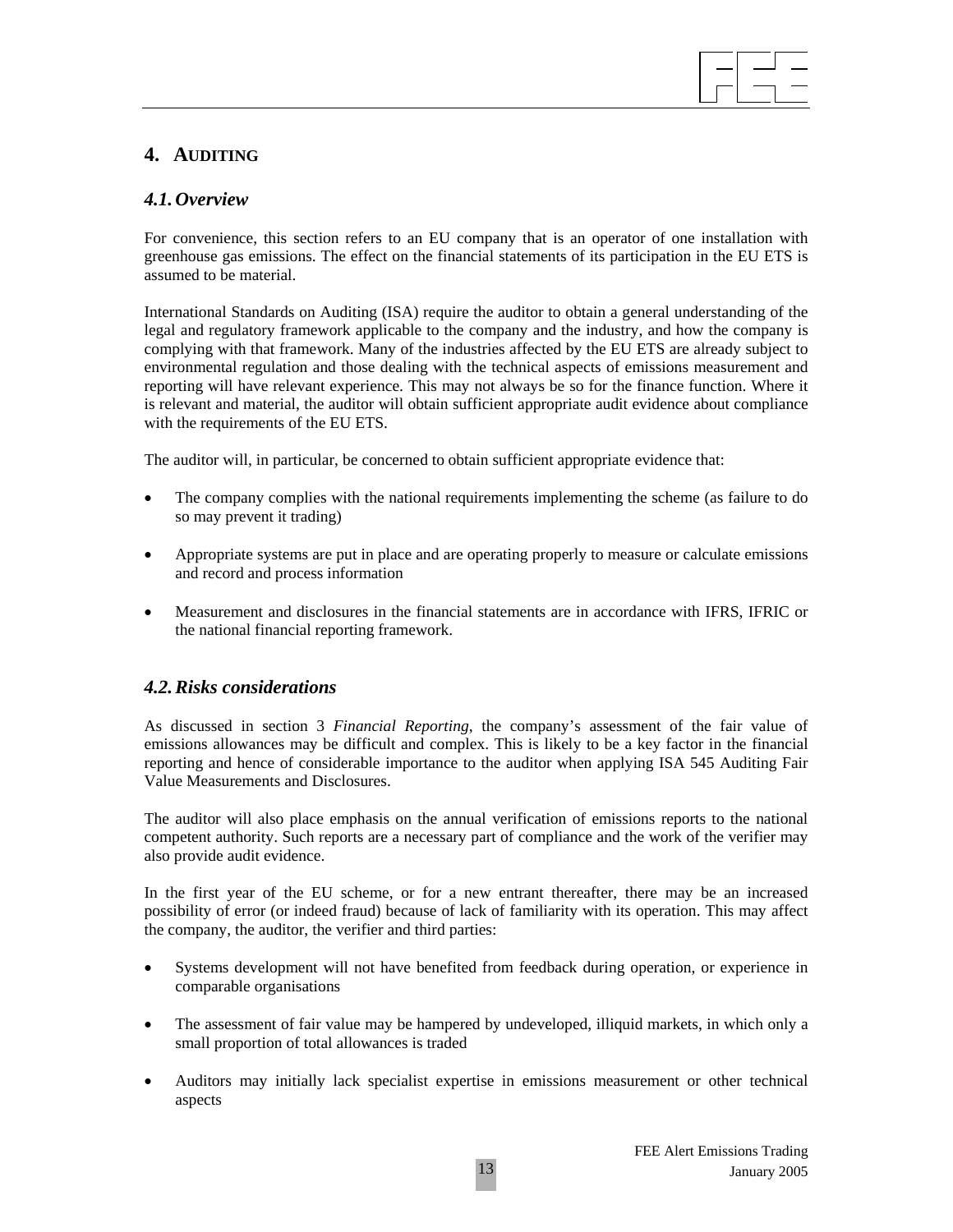

- Verifiers may be more familiar with systems-based certification work under ISO standards and may initially lack assurance expertise in relation to reported information
- The reliability of evidence, such as the accuracy of a national allowance registry, may not have been subject to the test of time. Moreover, the operation of national law may be uncertain and insufficient time may have elapsed for courts to have considered and resolved disputes.

The auditor will need to consider clarifying the respective responsibilities of the company, the verifier and the auditor in a letter of engagement and may seek written representations from management concerning their judgements in relation to the scheme.

The company's participation in the EU ETS will most affect the main elements of the audit that are relevant to ISA 300 (Revised) Planning an Audit of Financial Statements, ISA 315 Understanding the Entity and Its Environment and Assessing the Risks of Material Misstatement, ISA 330 The Auditor's Procedures in Response to Assessed Risks, and ISA 500 (Revised) Audit Evidence.

The application of the following ISA may also be significantly affected by emission trading risks:

- ISA 250 Consideration of Laws and Regulations in an Audit of Financial Statements
- ISA 545 Auditing Fair Value Measurements and Disclosures
- ISA 600-699 Using the Work of Others (series).

#### *4.3. Consideration of laws and regulations*

The permits required under the EU ETS are necessary for an installation to operate. The auditor should inquire of management and inspect the permit and perform procedures to help identify instances of failure to comply with conditions laid down in the permit.

The surrender or trading of emissions rights is subject to regulation and the rules of the registry. The most important requirement is for the company to have its emissions verified so that the annual surrender of emissions rights can proceed.

#### *4.4. Fair value*

The determination of fair value by management is important, both at the time of recognition of allowances granted and for the measurement of the provision necessary for emissions during the year. In both cases the auditor's assessment of the risk of material misstatement will take into account the newness of the EU ETS, which will potentially affect the experience of the persons determining the fair value measurements, the effectiveness of controls and methods and the reliability of data – particularly market data before markets become established.

The acceptance by the national authority of verified emissions returns may be relied upon to some extent when assessing emissions relevant to the provision. Nevertheless, in respect of current emissions, which the conditions of the permit will likely require monitored on a monthly basis, the auditor needs to obtain sufficient appropriate evidence to support related financial statement assertions. This may involve working in co-operation with the verifiers or the auditor alone performing further procedures.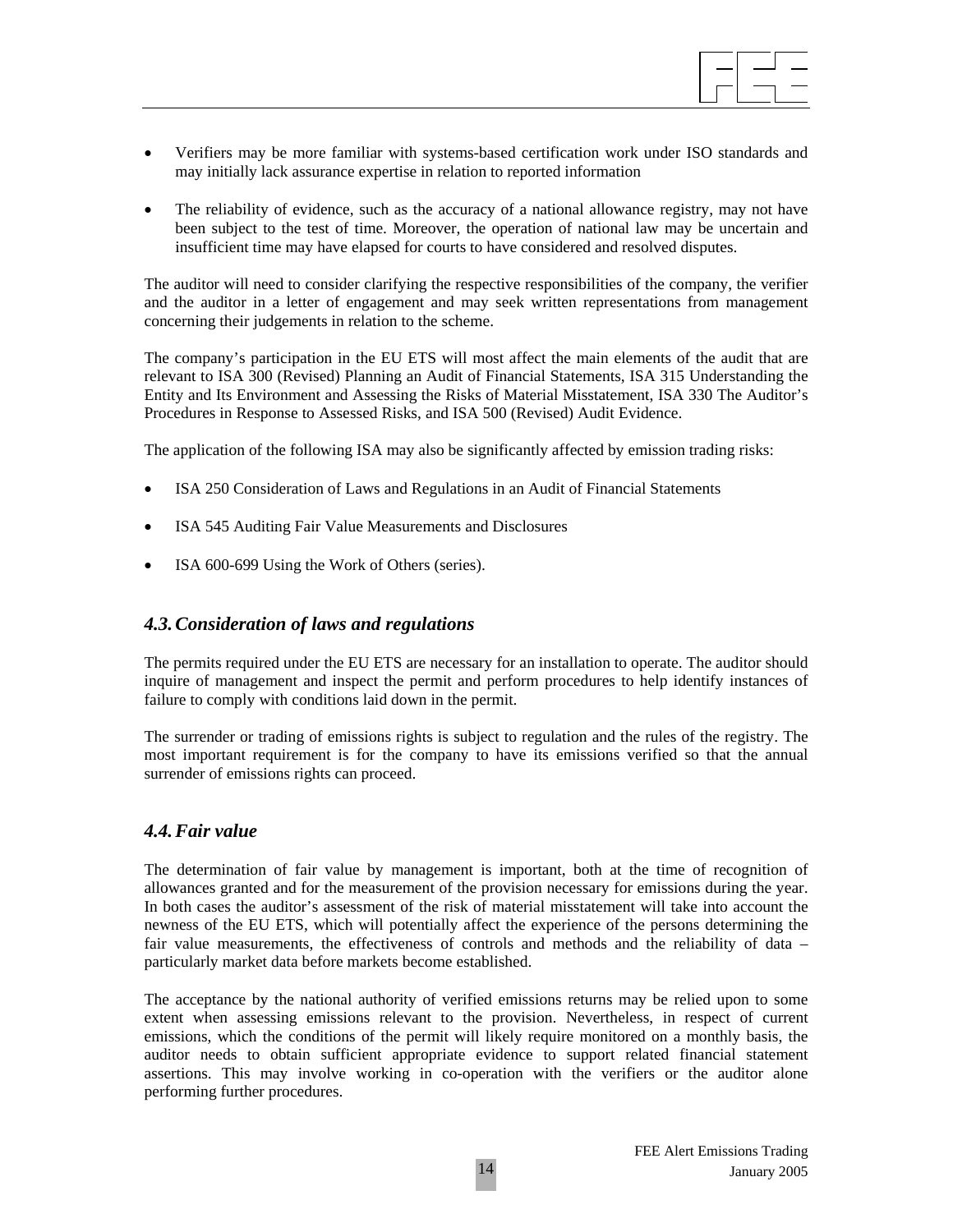# *4.5. Using the work of verifiers*

The verifier is concerned to establish the accuracy of the annual emissions. It is unlikely that the auditor will be able to rely wholly on the annual work of the verifier. The auditor may have to consider shorter periods (for example in relation to half-year reports) or deal with an accounting year spanning two EU ETS scheme years. Where that is necessary for the purpose of reporting on the financial statements, the auditor will either request the company to ask the verifier to do further work, or directly carry out further procedures. To do so, auditors will work with multi-disciplinary teams including the necessary technical expertise.

National law and regulation will set out the extent to which auditors may perform all or part of the verification work necessary under the EU ETS. In some cases, the verifier is allowed to make use of the work of the auditor. In other cases, the auditor recognises that the work of the verifier is different in scope and objective to that of the auditor and this may limit its usefulness for audit purposes.

Early and effective liaison between the company and its verifier and auditor is important to ensure that verification and necessary assurance for audit purposes are achieved in the most efficient and effective way. The auditor will be particularly concerned to ensure that the work of the verifier is available to the auditor and that communication and work takes place at appropriate times.

Where the auditor intends to rely on their work, evidence of the verifier's competence and objectivity may be obtained in part from the fact that verifiers are required to be accredited by a national accreditation agency in accordance with standards common throughout the EU. The auditor should assess the appropriateness of the verifier's work as audit evidence. This will involve assessment of whether the substance of the verifier's findings is properly reflected in the financial statements or supports the financial statement assertions.

Management and auditors should be aware that experience of management system certification or EMAS verification may not necessarily constitute suitable experience for GHG verification. The verification protocols are, however, developed at EU level and verifiers should be able to demonstrate that they are working properly in accordance with them.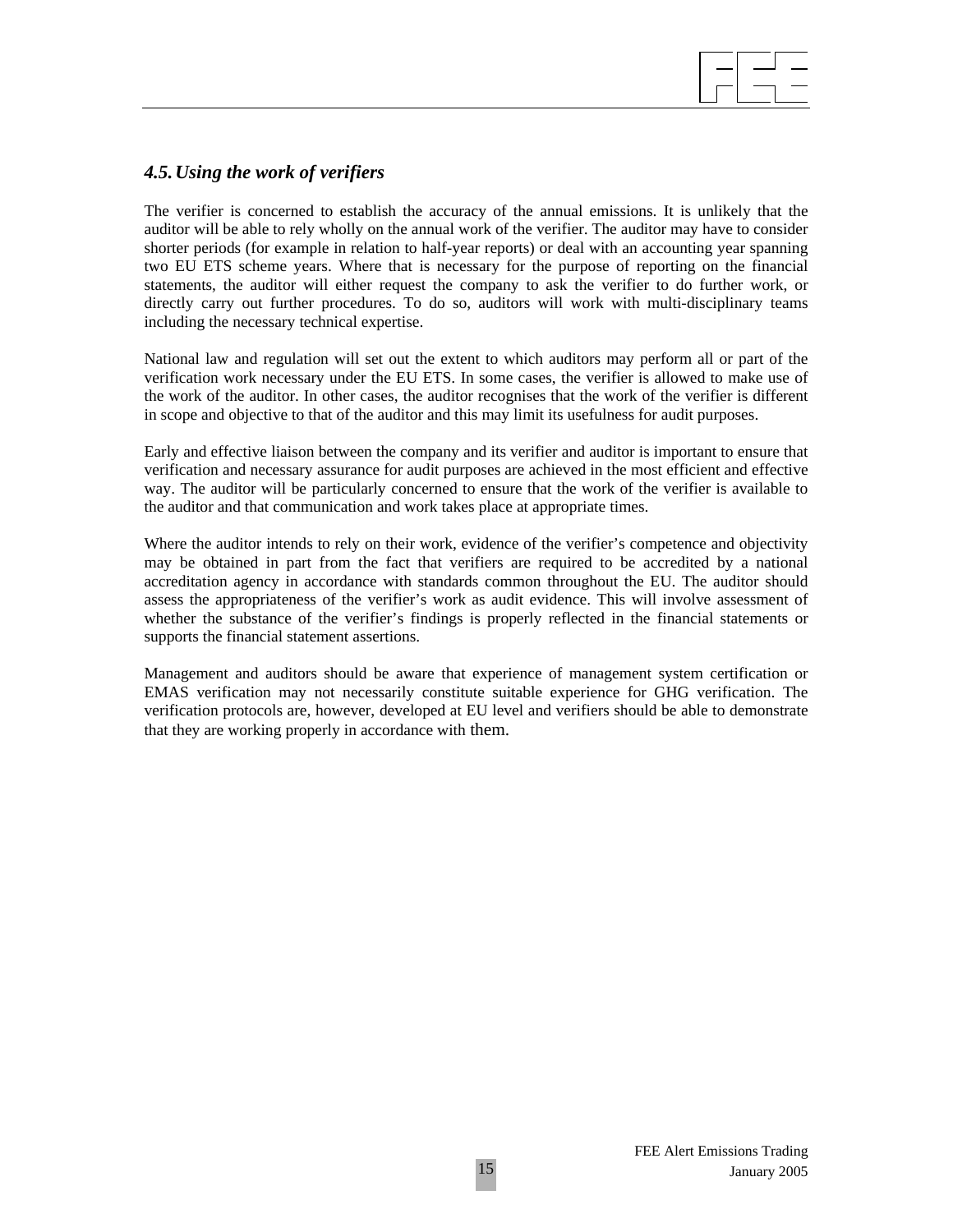

# **5. GLOSSARY AND SOURCES OF FURTHER INFORMATION**

# *5.1. Glossary*

'**Greenhouse gases'** means the gases listed in Annex II of the Directive: carbon dioxide (CO2), methane (CH4), nitrous oxide (N2O), hydrofluorocarbons (HFCs), perfluorocarbons (PFCs), and sulphur hexafluoride (SF6). Annex I to the Directive refers only to carbon dioxide.

**'Installation'** means a stationary technical unit where one or more activities listed in Annex I of the Directive are carried out and also any other directly associated activities that have a technical connection with the activities carried out on that site and that could have an effect on emissions and pollution. Installations or parts of installations used for research, development and testing of new products and processes are excluded from the scope of the Directive.

Annex I lists the following activities with threshold values (generally production capacities or outputs) as certain smaller activities are excluded. Where one operator carries out several activities falling under the same subheading in the same installation or on the same site, however, the capacities of such activities are added together.

#### *Energy activities:*

- *Combustion installations with a rated thermal input exceeding 20 MW (except hazardous or municipal waste installations)*
- *Mineral oil refineries*
- *Coke ovens*

#### *Production and processing of ferrous metals:*

- *Metal ore (including sulphide ore) roasting or sintering installations*
- *Installations for the production of pig iron or steel (primary or secondary fusion) including continuous casting, with a capacity exceeding 2.5 tonnes per hour*

#### *Mineral industry:*

- *Installations for the production of cement clinker in rotary kilns with a production capacity exceeding 500 tonnes per day or lime in rotary kilns with a production capacity exceeding 50 tonnes per day or in other furnaces with a production capacity exceeding 50 tonnes per day*
- *Installations for the manufacture of glass including glass fibre with a melting capacity exceeding 20 tonnes per day*
- *Installations for the manufacture of ceramic products by firing, in particular roofing tiles, bricks, refractory bricks, tiles, stoneware or porcelain, with a production capacity exceeding 75 tonnes per day, and/or with a kiln capacity exceeding 4 cubic metres and with a setting density per kiln exceeding 300 kg per cubic meter*

*Other activities – Industrial plants for the production of:* 

- *(a) Pulp from timber or other fibrous materials*
- *(b) Paper and board with a production capacity exceeding 20 tonnes per day*

'**Operator**' means any natural or legal person (e.g. a company) who operates or controls an installation or, where this is provided for in national legislation, to whom decisive economic power over the technical functioning of the installation has been delegated.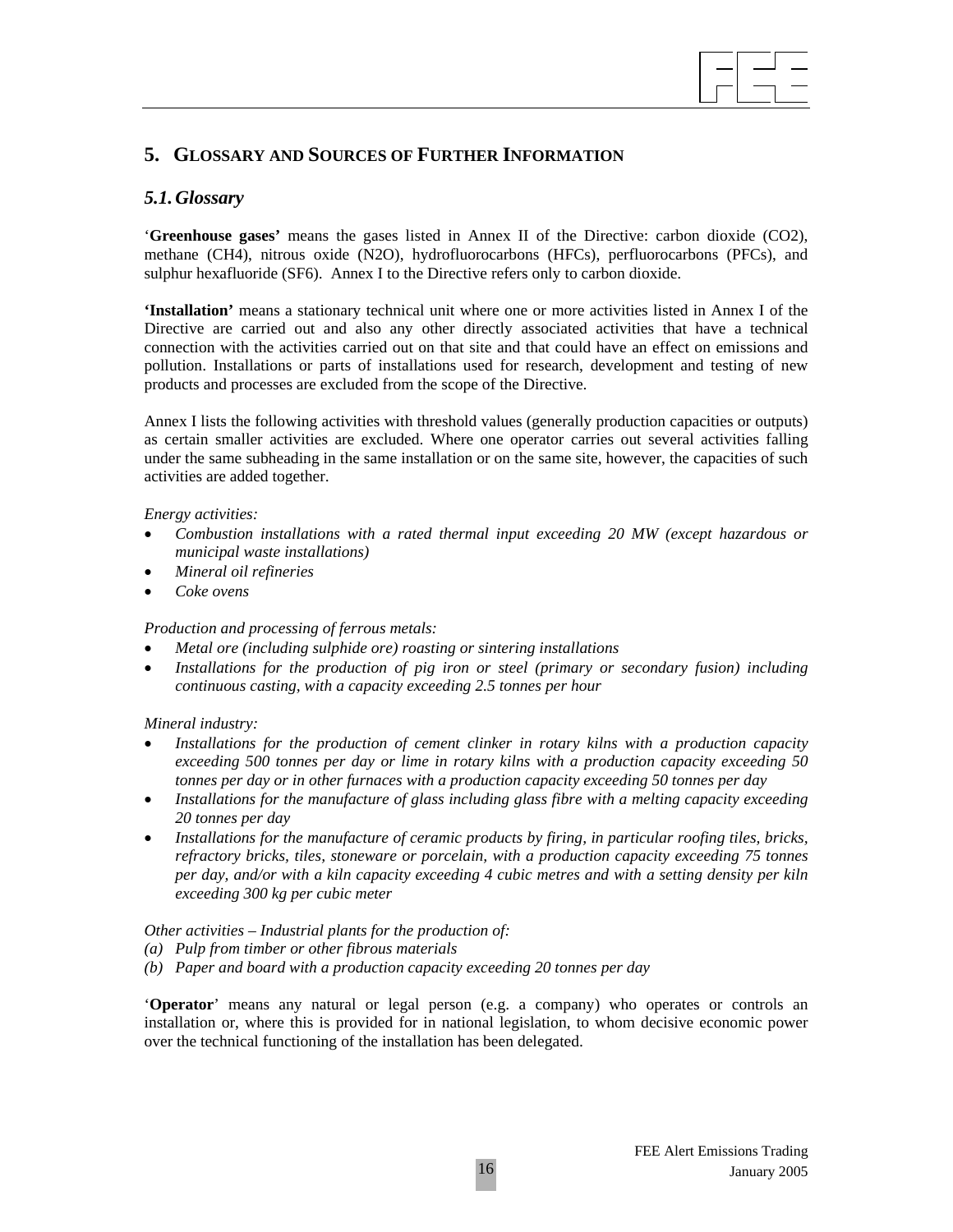

# *5.2. Sources of further information*

*Council Directive 2003/87/EC* of 13 October 2003 establishing a scheme for greenhouse gas emissions allowance trading within the Community and amending Council Directive 96/61/EC. http://europa.eu.int/eur-lex/pri/en/oj/dat/2003/l\_275/l\_27520031025en00320046.pdf

*OVERVIEW*

#### *United Nations Framework Convention on Climate Change*

A comprehensive overview of climate change and the global response with a glossary and a set of downloadable guides. Includes comprehensive coverage of the Convention, the Kyoto Protocol, Joint Implementation, the Clean Development Mechanism and emissions trading. http://unfccc.int

*EMISSIONS TRADING (AND OTHER KYOTO MECHANISMS)* 

*Centre for European Policy Studies – Emissions Trading*  Includes Task Force reports on carbon trading and business consequences. http://www.ceps.be/Article.php?article\_id=27

*European Commission Environment Portal*  http://europa.eu.int/comm/environment/index\_en.htm

*The European Union Greenhouse Gas Emissions Trading Scheme*  http://europa.eu.int/comm/environment/climat/emission.htm

*National Allocation Plans*  and

*Commission Decision of 29 January 2004* establishing guidelines for the monitoring and reporting of greenhouse gas emissions pursuant to Directive 2003/87/EC of the European Parliament and of the Council.

http://europa.eu.int/comm/environment/climat/emission/implementation\_en.htm

*Council Directive 2003/87/EC* of 13 October 2003 establishing a scheme for greenhouse gas emissions allowance trading within the Community and amending Council Directive 96/61/EC. http://europa.eu.int/eur-lex/pri/en/oj/dat/2003/l\_275/l\_27520031025en00320046.pdf

*'Burden sharing' – Council Decision of 25 April 2002* concerning the approval, on behalf of the European Community, of the Kyoto Protocol to the United Nations Framework Convention on Climate Change and the joint fulfilment of commitments there under (2002/358/CE). This document has as an Annex the text of the Kyoto Protocol.

http://europa.eu.int/eur-lex/pri/en/oj/dat/2002/l\_130/l\_13020020515en00010020.pdf

Access may also be obtained to *EU 'Consolidated Legislation'*. This is a non-official version of the legislation prepared for ease of reference, each consolidated text contains a list of all legal documents taken into account for its construction.

http://europa.eu.int/eur-lex/en/information/help/help-consleg.html